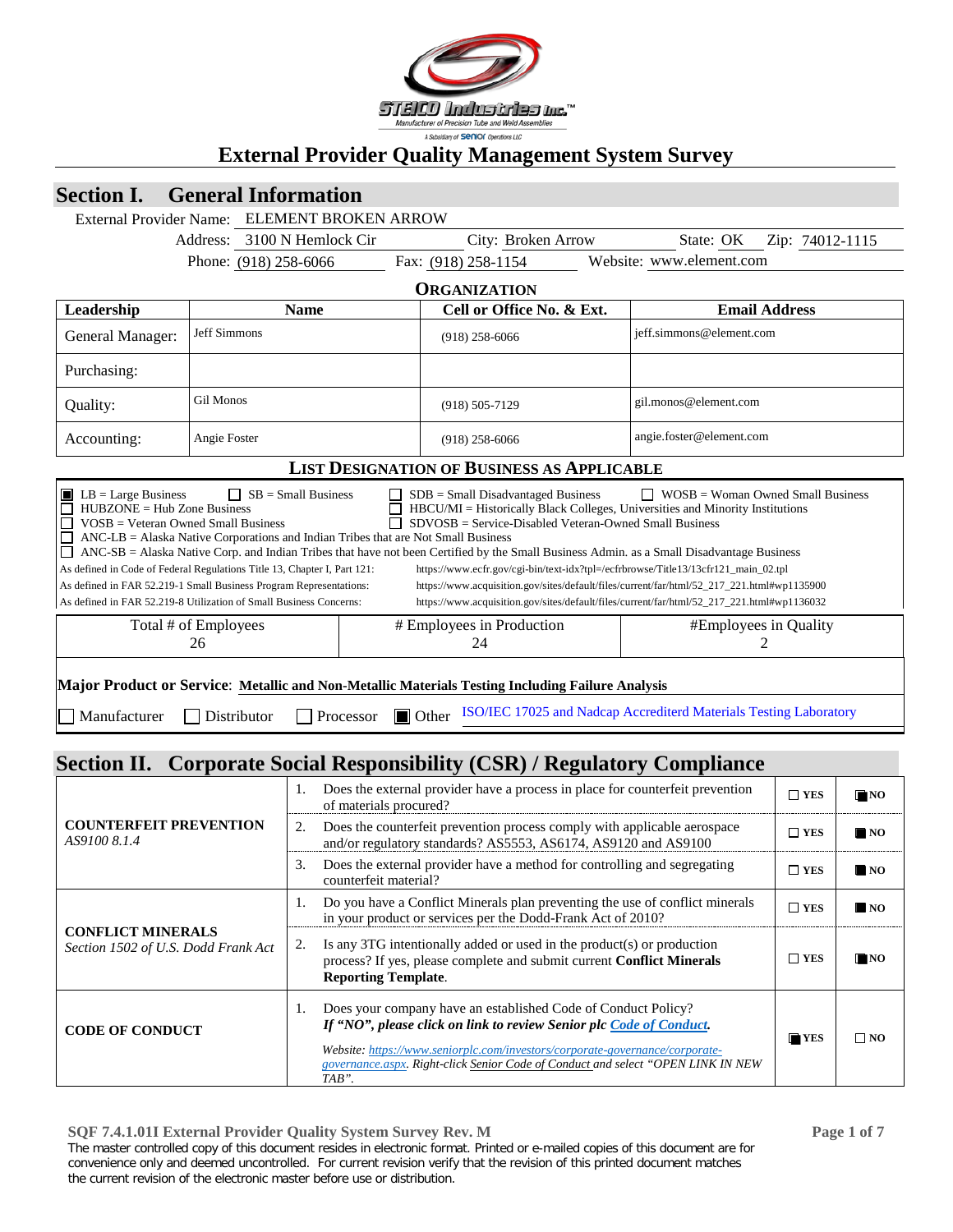

### **Section III. Supplier ITAR/EAR Certification**

**STEICO Industries Inc. A Subsidiary of SENIOR Operations LLC, requires that its suppliers certify the following information to ensure compliance with the U.S. Government export/import laws and regulations including the U.S. Department of State, Directorate of Defense Trade Controls (DDTC), International Traffic in Arms Regulations (ITAR) and the U.S. Department of Commerce, Bureau of Industry and Security (BIS), Export Administration Regulations (EAR). The complete International Traffic in Arms Regulations (ITAR) can be found in the U.S. Department of State, Directorate of Defense Trade Controls, website at [www.pmddtc.state.gov/](http://www.pmddtc.state.gov/)**

ITAR 22 CFR 120.15 and EAR 15 CFR Part 772 define a U.S. person as a person who is a lawful permanent resident as defined by 8 U.S.C.1101(a)(20) or who is a protected individual as defined by 8 U.S.C. 1324b(a)(3). It also means any corporation, business association, partnership, society, trust, or any other entity, organization or group that is incorporated to do business in the United States. It also includes any governmental (federal, state or local) entity.

| <b>Please Check One</b> |  |  |
|-------------------------|--|--|
|                         |  |  |

| <b>OEEEDOD</b> |  |
|----------------|--|
|                |  |

is not a "U.S. Person" as defined in the ITAR 22 CFR Part 120.15 and EAR 15 CFR 772.

**Any person** *who engages in the United States in the business of either manufacturing or exporting ITAR controlled defense articles or furnishing defense services is required to register with the Directorate of Defense Trade Controls (DDTC) unless exempted by one of the four conditions listed in ITAR 22 CFR Part 122.1. STEICO Industries Inc. A Subsidiary of SENIOR Operations LLC cannot enter into any procurement contract with a supplier within the United States that involves the acquisition of ITAR controlled defense articles or provision of defense services until the supplier*  has certified that it is registered with DDTC. This registration requirement does not apply to manufacturers of EAR controlled articles and/or *services.*

#### Please Check One

| <b>B. OFFEROR</b> |  |
|-------------------|--|

| B. OFFEROR | $\vert \mathbf{v} \vert$ is registered; DDTC expires $03/31/2021$                                       | is exempt from registration, | is not registered with the |
|------------|---------------------------------------------------------------------------------------------------------|------------------------------|----------------------------|
|            | U.S. Department of State. Directorate of Defense Trade Controls per ITAR 22 CFR Part 122.1 (a) and (b). |                              |                            |

The supplier is responsible for the protection of any controlled technical data or defense articles provided to them by *STEICO Industries Inc. A*  **Subsidiary of SENIOR Operations LLC** to assist in the manufacture of a defense article or provision of a defense service. The release of this data by the supplier to a Foreign Person employee or its transfer to another Foreign Person for the purpose of Off-Shore Procurement is defined as an export (ITAR 22 CFR Parts 120.17 and 124.13 and EAR 15 CFR Part 734.2(b)(2)(ii)) and Supplements 1 and 2 or Part 774 and subject to the licensing requirements of the ITAR and EAR as applicable.

#### Please Initial

C. OFFEROR  $($ **VGM** $)$  **Will** obtain the necessary export authorization prior to the release of controlled technical data or other defense articles provided by *STEICO Industries Inc. A Subsidiary of SENIOR Operations LLC* for the purpose of procurement to any Foreign Person in or outside of the United States. **GGM**

#### **ACKNOWLEDGEMENT**

#### On behalf of below named SUPPLIER, I the undersigned acknowledge that I have received this letter:

| Supplier's Name & Address:                                 | Date:      |
|------------------------------------------------------------|------------|
| Element Broken Arrow<br>3100 N. Hemlock Cir, OK 74012-1115 | 09/23/2020 |
| Printed Name and Title:                                    | Signature: |
| Gil Monos QA Manager                                       | Gil Monos  |

#### **TO BE COMPLETED BY STEICO INDUSTRIES, INC.**

STEICO Review EAR/ITAR Empowered Official or Designee Stamp? Date:

**SQF 7.4.1.01I External Provider Quality System Survey Rev. M Page 2 of 7**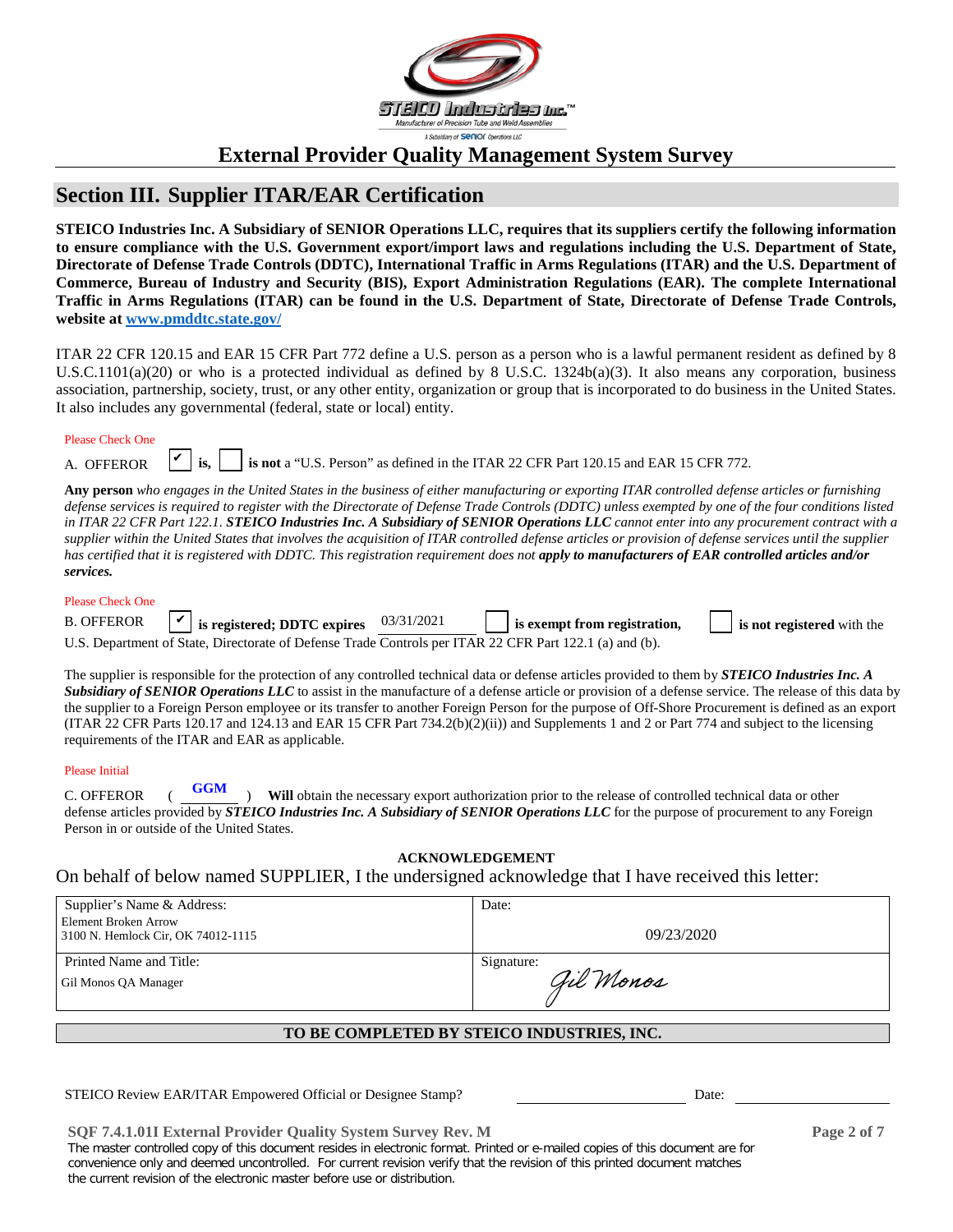

## **Section IV. Third Party Certification**

AS9100 Rev. D  $\Box$  ISO 9001  $\Box$  NADCAP Provide current copy of Certification(s). Proceed to Section VI. [Summary of Evaluation](#page-5-0).

**NO** *Complete Section V. Quality System Self-Audit below & provide copy of your Quality System manual*

### **Section V. Quality System Self-Audit**

| $\overline{1}$ . | <b>Quality Management System</b>                                                                                                                     | <b>YES</b>                  | NO                | N/A                         |
|------------------|------------------------------------------------------------------------------------------------------------------------------------------------------|-----------------------------|-------------------|-----------------------------|
| A.               | Does external provider have a Quality Manual and/or Quality procedures? What standard or<br>specification do they meet?                              | ┑                           | $\mathbb{R}^n$    | Г                           |
| <b>B.</b>        | Is the manual periodically reviewed & revised?                                                                                                       | $\Box$                      | $\mathbb{R}^n$    | $\Box$                      |
| C.               | Is the manual available to all relevant personnel mentioned in the Manual?                                                                           |                             |                   |                             |
| D.               | Is the quality management system reviewed to ensure compliance to customers', statutory<br>and regulatory requirements?                              | $\overline{\phantom{0}}$    |                   | $\Box$                      |
| 2.               | <b>Document and Data Control</b>                                                                                                                     | <b>YES</b>                  | NO                | N/A                         |
| A.               | Does the external provider's procedures/instructions identify a document control system?                                                             | $\Box$                      | $\Box$            | $\Box$                      |
| <b>B.</b>        | Are current revision of documents available to Manufacturing and Quality?                                                                            | $\Box$                      |                   | Г                           |
| C.               | Are obsoleted documents (Work instructions, procedures, etc.) quarantined and controlled to<br>prevent the unintended use of obsolete documents?     | $\overline{\phantom{0}}$    | $\mathbf{I}$      | $\mathcal{L}_{\mathcal{A}}$ |
| D.               | Are obsolete drawings and specifications systematically recalled from points of use?                                                                 | $\Box$                      |                   | $\Box$                      |
| Ε.               | Is there a process to verify customer changes/modifications are being incorporated?                                                                  | ┐                           | $\Box$            | $\Box$                      |
| F.               | Are customer changes/modifications flowed down?                                                                                                      | $\Box$                      | $\Box$            | $\Box$                      |
| 3.               | <b>CONTROL OF QUALITY RECORDS</b>                                                                                                                    | <b>YES</b>                  | NO                | N/A                         |
| A.               | Does the external provider maintain control of Quality records identifiable to the appropriate<br>product including pertinent subcontractor records? | $\overline{\phantom{a}}$    |                   |                             |
| <b>B.</b>        | Are retention times documented?<br>How long?                                                                                                         | $\mathsf{L}$                |                   |                             |
| C.               | Are records readily retrievable, legible and accessible to STEICO Industries Inc.?                                                                   | $\Box$                      | $\vert \ \ \vert$ | $\Box$                      |
| D.               | Are records protected from unauthorized changes, corruption and physical damage?                                                                     | $\Box$                      |                   | $\Box$                      |
| E.               | Does the external provider have a process for proper disposal of records once the customer's<br>record retention requirements have been met?         | $\mathbb{R}^n$              | $\Box$            | $\overline{\phantom{a}}$    |
| 4.               | <b>MANAGEMENT RESPONSIBILITY</b>                                                                                                                     | <b>YES</b>                  | NO                | N/A                         |
| A.               | Does the external provider have a documented Quality Policy, Quality Objectives and<br>Quality Manual?                                               | $\Box$                      | $\Box$            | $\Box$                      |
| <b>B.</b>        | Does the external provider have an organization chart or equivalent reflecting Current<br>company operations?                                        | $\blacksquare$              |                   | L                           |
| C.               | Does quality have access to top management in the resolution of quality and On-Time<br>Delivery problems?                                            | $\mathcal{L}_{\mathcal{A}}$ |                   |                             |
| D.               | Has the external provider established a method of reporting quality and delivery issues?                                                             | $\overline{\phantom{0}}$    |                   |                             |

**SQF 7.4.1.01I External Provider Quality System Survey Rev. M Page 3 of 7**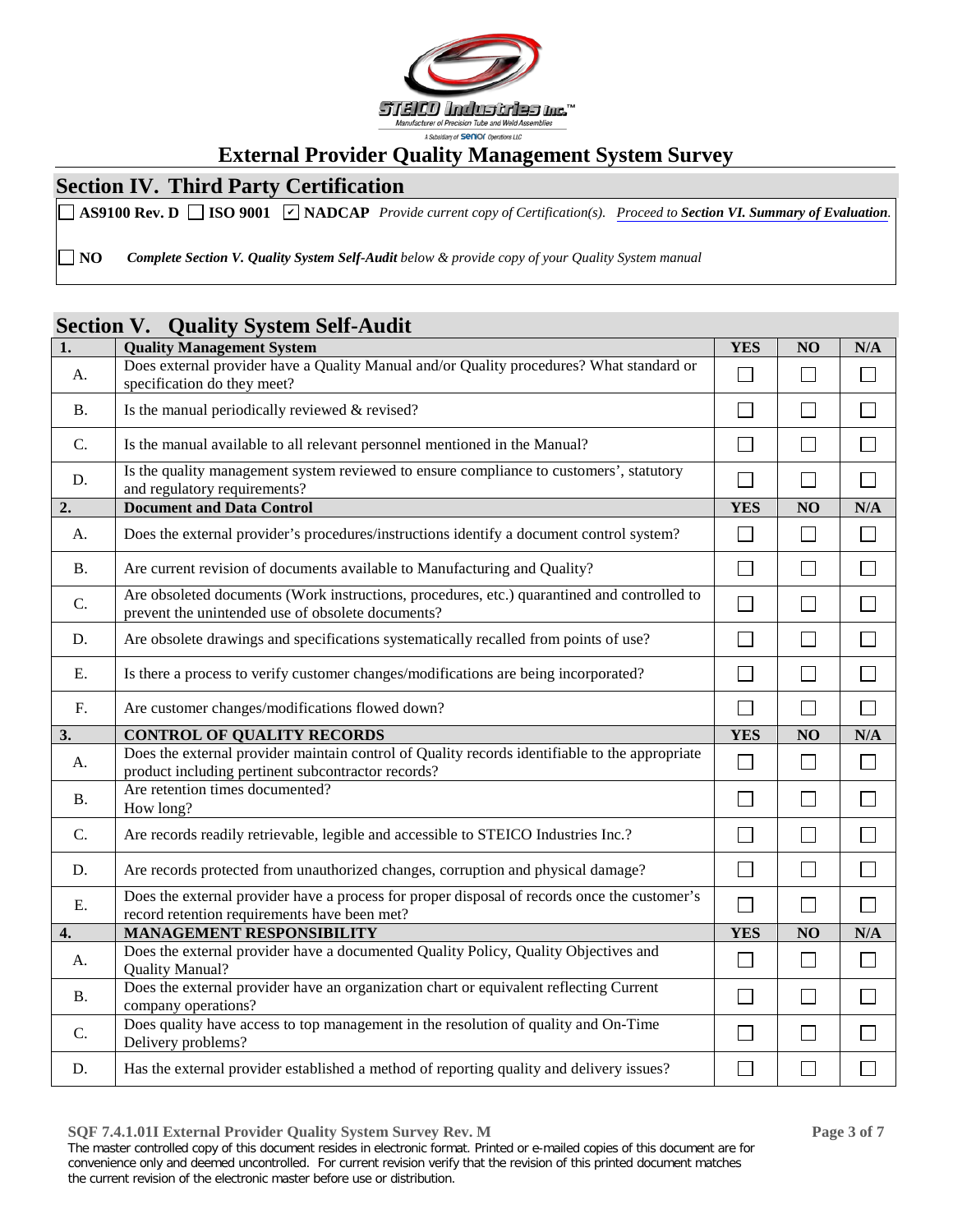

| 5.        | <b>CONTRACT REVIEW</b>                                                                                                                                                                                | <b>YES</b>                  | NO                       | N/A          |
|-----------|-------------------------------------------------------------------------------------------------------------------------------------------------------------------------------------------------------|-----------------------------|--------------------------|--------------|
| А.        | Are purchase orders reviewed by all interested parties to ensure that all customers',<br>applicable statutory and regulatory requirements can be met?                                                 | $\sim$                      |                          |              |
| <b>B.</b> | List personnel and their title responsible for review:                                                                                                                                                |                             |                          |              |
| 6.        | <b>TRAINING</b>                                                                                                                                                                                       | <b>YES</b>                  | NO                       | N/A          |
| А.        | Does the external provider maintain procedures for identifying training needs for personnel?                                                                                                          | $\Box$                      | $\sim$                   | $\Box$       |
| <b>B.</b> | Does the external provider maintain a list and/or database that tracks and identifies training<br>needs for personnel?                                                                                | $\mathcal{L}_{\mathcal{A}}$ |                          | $\Box$       |
| C.        | Are training results recorded, retained and retrievable?                                                                                                                                              |                             |                          | $\Box$       |
| D.        | Are personnel performing work on product trained to understand their contribution to<br>product conformity, safety and ethical behavior?                                                              | $\overline{\phantom{0}}$    | $\blacksquare$           | $\Box$       |
| 7.        | <b>PURCHASING</b>                                                                                                                                                                                     | <b>YES</b>                  | NO                       | N/A          |
| A.        | Are capabilities of procurement sources evaluated prior to procurement of items?                                                                                                                      | $\Box$                      | $\sim$                   | $\Box$       |
| <b>B.</b> | Is a list of approved sources utilized, maintained and periodically updated?                                                                                                                          | $\Box$                      | $\overline{\phantom{0}}$ | П            |
| C.        | Does the external provider apply appropriate control to their sub-tiers and sub-tiers' external<br>providers to ensure requirements are met?                                                          |                             |                          | $\Box$       |
| D.        | Are product quality and on-time delivery monitored and measured by the external provider?                                                                                                             | $\Box$                      |                          | П            |
| Ε.        | Do purchase documents contain enough information to clearly identify the product?                                                                                                                     |                             |                          | $\Box$       |
| F.        | Are the purchasing documents reviewed by and approved by QC prior to release?                                                                                                                         | $\blacksquare$              | $\mathsf{L}$             | П            |
| 8.        | PROCESS CONTROLS                                                                                                                                                                                      | <b>YES</b>                  | NO                       | N/A          |
| A.        | Are production processes planned by using shop travelers or route cards?                                                                                                                              | $\mathbb{Z}^2$              | $\sim$                   | $\Box$       |
| <b>B.</b> | Does the external provider have procedures ensuring that all processes are controlled? (Work<br>instructions, trained personnel, workmanship standards, and documentation and process<br>parameters?) | $\mathbb{Z}^2$              |                          | $\Box$       |
| C.        | Are the special processes monitored on a continuous basis?                                                                                                                                            | $\sim$                      | ×.                       | $\mathbf{I}$ |
| D.        | When required, are only customer approved special process sources used?                                                                                                                               | $\overline{\mathcal{L}}$    |                          |              |
| Ε.        | Are records retained demonstrating the qualification of special processes, operations,<br>personnel, facilities and equipment?                                                                        |                             |                          |              |
| F.        | Is the infrastructure and environment evaluated to ensure adequacy in achieving product<br>conformity to customer requirements?                                                                       |                             |                          |              |
| 9.        | DIGITAL PRODUCT DEFINITION                                                                                                                                                                            | <b>YES</b>                  | NO                       | N/A          |
| A.        | Is there a process to control configuration of datasets from receipt throughout the<br>manufacturing and acceptance process?                                                                          | $\mathcal{L}$               |                          | $\mathsf{I}$ |
| <b>B.</b> | Does the supplier have the capability to translate digital data?                                                                                                                                      |                             |                          |              |
| C.        | Does the supplier Verify dataset translation?                                                                                                                                                         | ┓                           |                          |              |
| D.        | Does the supplier have a process that includes control of obsolete datasets and data set<br>derivatives?                                                                                              |                             |                          |              |
| Ε.        | Does the Supplier have a process to control configuration of dataset derivative media?                                                                                                                |                             |                          |              |

**SQF 7.4.1.01I External Provider Quality System Survey Rev. M Page 4 of 7**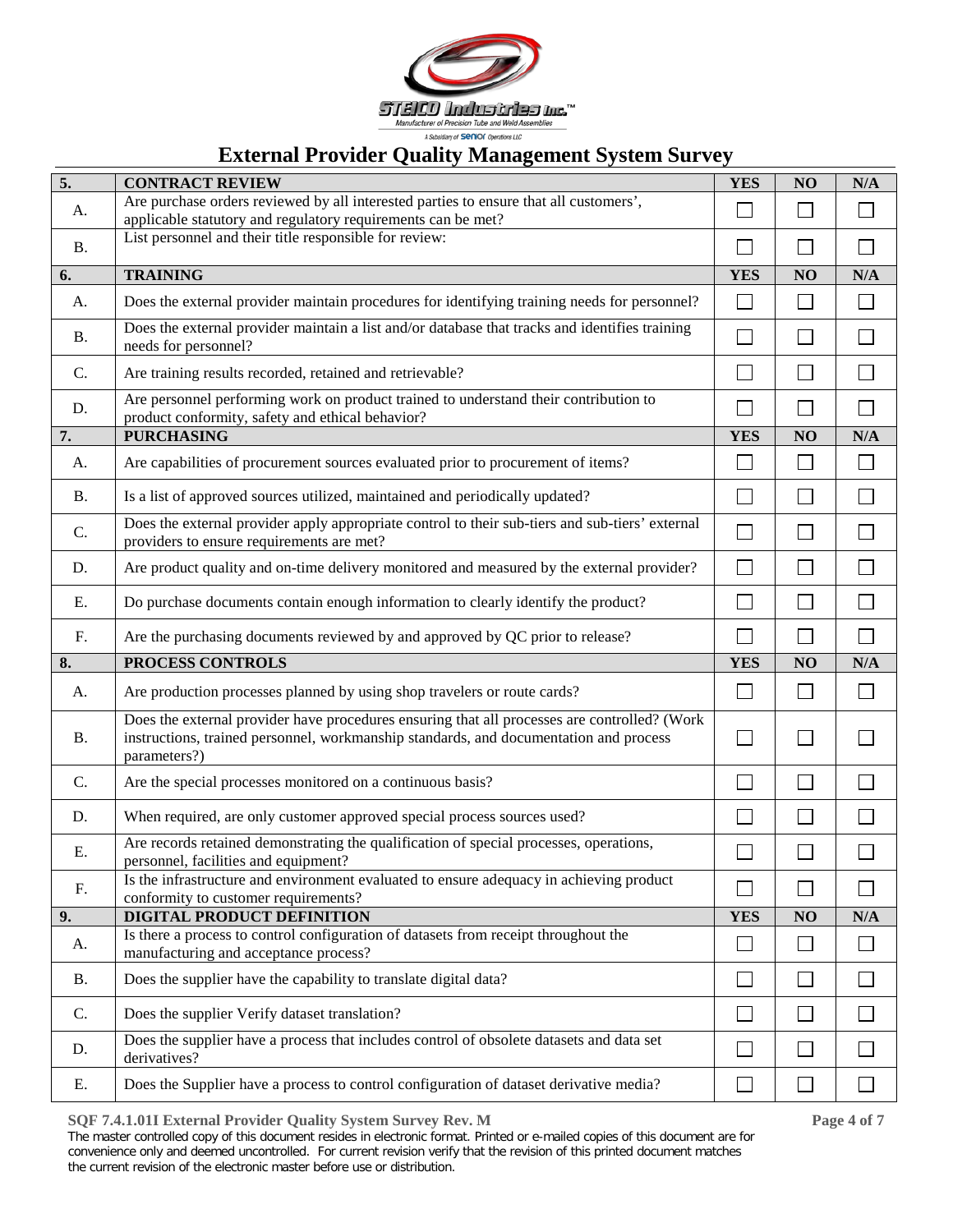

| 9.        | <b>DIGITAL PRODUCT DEFINITION (continued)</b>                                                                                                                         | <b>YES</b>   | NO     | N/A                         |
|-----------|-----------------------------------------------------------------------------------------------------------------------------------------------------------------------|--------------|--------|-----------------------------|
| F.        | Are data set derivatives traceable back to the current master dataset?                                                                                                | $\Box$       | $\Box$ |                             |
| G.        | Does the supplier have a process to verify dimensional accuracy of dataset derivatives,<br>including plotted media, as compared to the master dataset?                | $\mathbf{L}$ | $\sim$ |                             |
| H.        | Does the supplier have a process of flow down to customer when a sub-tier is used to                                                                                  | $\Box$       | $\Box$ | $\Box$                      |
|           | produce product and/or tooling?<br>Are these sub-tier producers from an approved source when contractually required?                                                  |              |        |                             |
| I.        | (Ref: BOEING D1-4426, QCS-001, Customer ASL's, etc.).                                                                                                                 | $\Box$       | $\Box$ | $\Box$                      |
| J.        | Does the supplier have any DPD approval (Ref: BOEING D6-51991, NADCAP, etc.)?                                                                                         | $\Box$       | $\Box$ | $\Box$                      |
| 10.       | PRODUCT IDENTIFICATION AND TRACEABILITY                                                                                                                               | <b>YES</b>   | NO     | N/A                         |
| A.        | Does external provider's procedures define methods of identification and traceability?                                                                                | $\Box$       | $\Box$ | $\Box$                      |
| <b>B.</b> | Is the product identified throughout production? How?                                                                                                                 | П            | П      | $\Box$                      |
| C.        | Are individual products or batches uniquely identified? (Is heat lot ID maintained?)                                                                                  | $\Box$       | $\Box$ | $\Box$                      |
| 11.       | <b>CONTROL OF CUSTOMER - SUPPLIED PRODUCT</b>                                                                                                                         | <b>YES</b>   | NO     | N/A                         |
| A.        | Does the external provider's procedures/instructions define control of customer-supplied<br>products?                                                                 | П            | $\Box$ | $\Box$                      |
| <b>B.</b> | Is customer notified of damaged or nonconforming customer-owned material?                                                                                             | $\Box$       | $\Box$ | $\Box$                      |
| 12.       | HANDLING, STORAGE, PACKAGING, PRESERVATION AND DELIVERY                                                                                                               | <b>YES</b>   | NO     | N/A                         |
| A.        | Do methods exist to prevent damage and deterioration of the product?                                                                                                  | $\Box$       | $\Box$ | $\Box$                      |
| <b>B.</b> | Does the external provider have designated storage areas with controlled access?                                                                                      | $\Box$       | $\Box$ | $\Box$                      |
| C.        | Does the external provider control packing and shipping processes to STEICO Industries Inc.<br>requirements?                                                          | $\Box$       | $\Box$ | $\Box$                      |
| 13.       | CONTROL OF INSPECTION, MEASURING AND TEST EQUIPMENT                                                                                                                   | <b>YES</b>   | NO     | N/A                         |
| A.        | Does the external provider maintain procedures/instructions for control, calibration, and<br>maintenance of inspection, measuring and test equipment per ISO 10012-1? | $\Box$       | $\Box$ | $\Box$                      |
| <b>B.</b> | Do procedures/instructions define frequency of calibrations?                                                                                                          | $\Box$       | $\Box$ | $\Box$                      |
| C.        | Does calibration system provide traceability to national standards (NIST, ISO 17025, etc.)?                                                                           | $\Box$       | $\Box$ | $\Box$                      |
| D.        | Is an equipment register available and utilized in tracking equipment requiring calibration?                                                                          | $\Box$       |        |                             |
| Ε.        | Are employee owned tools and gages utilized for production acceptance calibrated?                                                                                     | Г            |        | $\mathcal{L}_{\mathcal{A}}$ |
| 14.       | STATISTICAL TECHNIQUES                                                                                                                                                | <b>YES</b>   | NO     | N/A                         |
| А.        | Does the external provider maintain a documented SPC program?                                                                                                         | $\mathbf{L}$ |        |                             |
| <b>B.</b> | If not, are SPC techniques being developed?<br>Implementation date?                                                                                                   | $\Box$       | $\Box$ | $\mathbf{I}$                |
| 15.       | <b>INTERNAL QUALITY AUDITS</b>                                                                                                                                        | <b>YES</b>   | NO     | N/A                         |
| А.        | Does the external provider have a defined internal audit schedule?                                                                                                    | Г            |        |                             |
| <b>B.</b> | Does the external provider maintain records of audit reports, corrective actions taken and<br>effectiveness of those actions?                                         | $\Box$       | $\Box$ | $\mathsf{L}$                |

**SQF 7.4.1.01I External Provider Quality System Survey, Rev. M** Page 5 of 7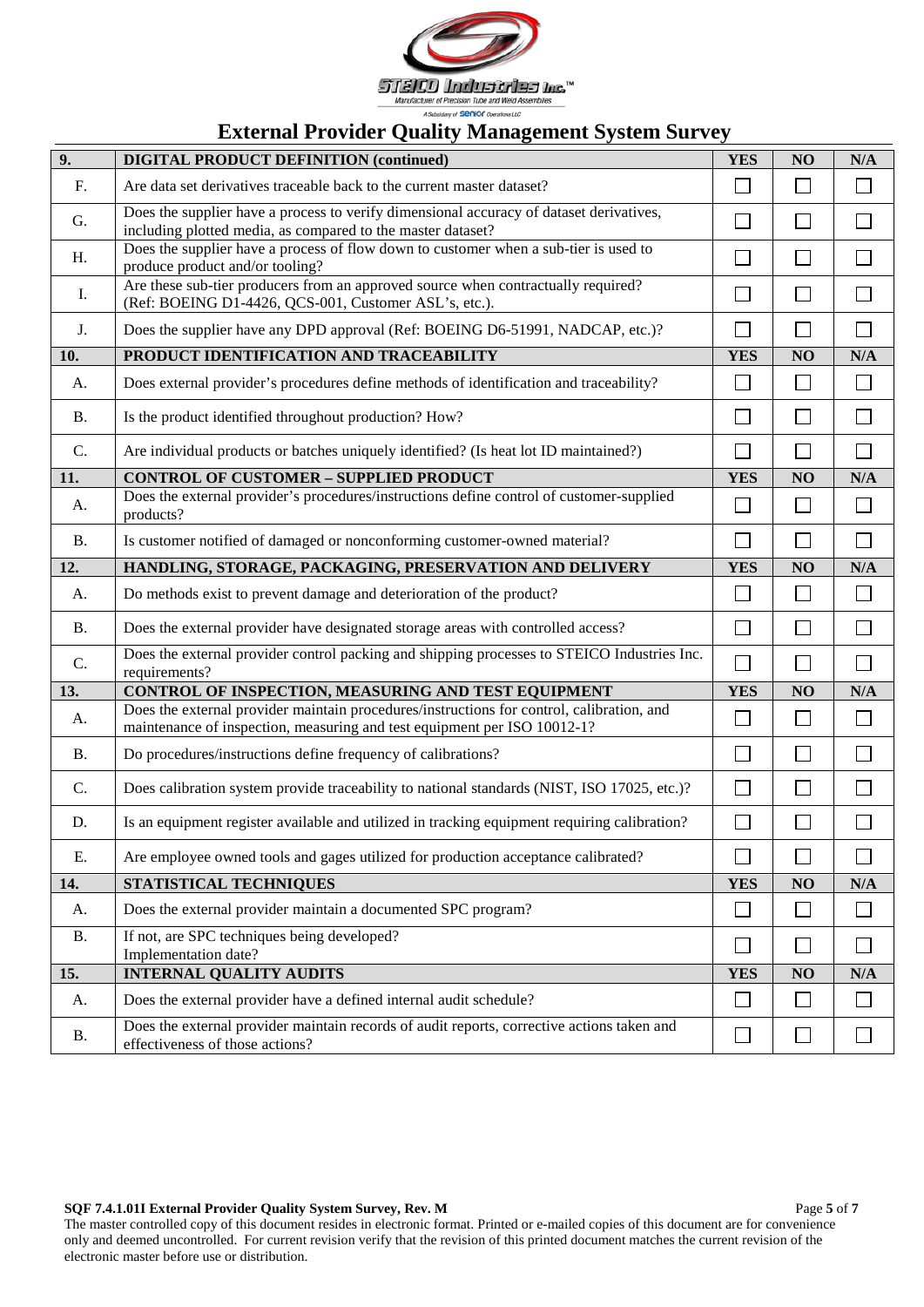

<span id="page-5-0"></span>

| 16.             | <b>INSPECTION AND TESTING</b>                                                                                                                                                              | <b>YES</b> | NO             | N/A            |
|-----------------|--------------------------------------------------------------------------------------------------------------------------------------------------------------------------------------------|------------|----------------|----------------|
| A.              | Does the external provider have written procedures for: (please check applicable boxes)<br><b>Receiving Inspection</b><br><b>In-Process Inspection and Test</b><br><b>Final Inspection</b> |            |                |                |
| <b>B.</b>       | Does Quality specify required inspections and tests, and retain records?                                                                                                                   |            | $\Box$         |                |
| C.              | Is incoming material properly identified and controlled until inspection acceptance?                                                                                                       |            | Г              |                |
| D.              | Are nonconforming materials identified and controlled?                                                                                                                                     |            | L              |                |
| E.              | Do final inspections assure that all inspections and tests have been performed and the<br>product meets specified requirements?                                                            |            | П              |                |
| F.              | Are records retained and available for all inspection and test operations?                                                                                                                 |            | Г              |                |
| G.              | Does the external provider's procedures/instructions detail what methods are to be used to<br>identify the inspection test status of the conforming /nonconforming product?                |            | ┌              |                |
| H.              | Is the inspection status maintained throughout the production process?                                                                                                                     |            | $\Box$         |                |
| 17.             | <b>CONTROL OF NONCONFORMING PRODUCT</b>                                                                                                                                                    | <b>YES</b> | N <sub>O</sub> | N/A            |
| А.              | Does external provider maintain procedures/instructions for controlling nonconforming<br>products?                                                                                         |            | $\Box$         |                |
| <b>B.</b>       | Does the nonconformance system provide for the identification, documentation, evaluation,<br>segregation and notification of STEICO Industries Inc. for nonconforming material?            |            | $\Box$         |                |
| $\mathcal{C}$ . | Does the external provider understand MRB limitations on any item produced for STEICO<br>Industries Inc.?                                                                                  |            | $\Box$         |                |
| D.              | Are controls put in place for handling of counterfeit product?                                                                                                                             |            | $\Box$         | $\mathbb{R}^n$ |
| 18.             | <b>CORRECTIVE AND PREVENTATIVE ACTION</b>                                                                                                                                                  | <b>YES</b> | N <sub>O</sub> | N/A            |
| A.              | Does the external provider maintain procedures/instructions for corrective/preventative<br>action?                                                                                         |            | $\Box$         | $\mathbf{L}$   |
| <b>B.</b>       | Do records show investigation of the root cause(s) of nonconformance?                                                                                                                      |            | $\Box$         |                |
| $\mathcal{C}$ . | Do records indicate the root cause problems have been corrected to prevent reoccurrence of<br>nonconformance?                                                                              |            | $\Box$         |                |
| D.              | Do records show evaluation and effectiveness of corrective action?                                                                                                                         |            |                |                |